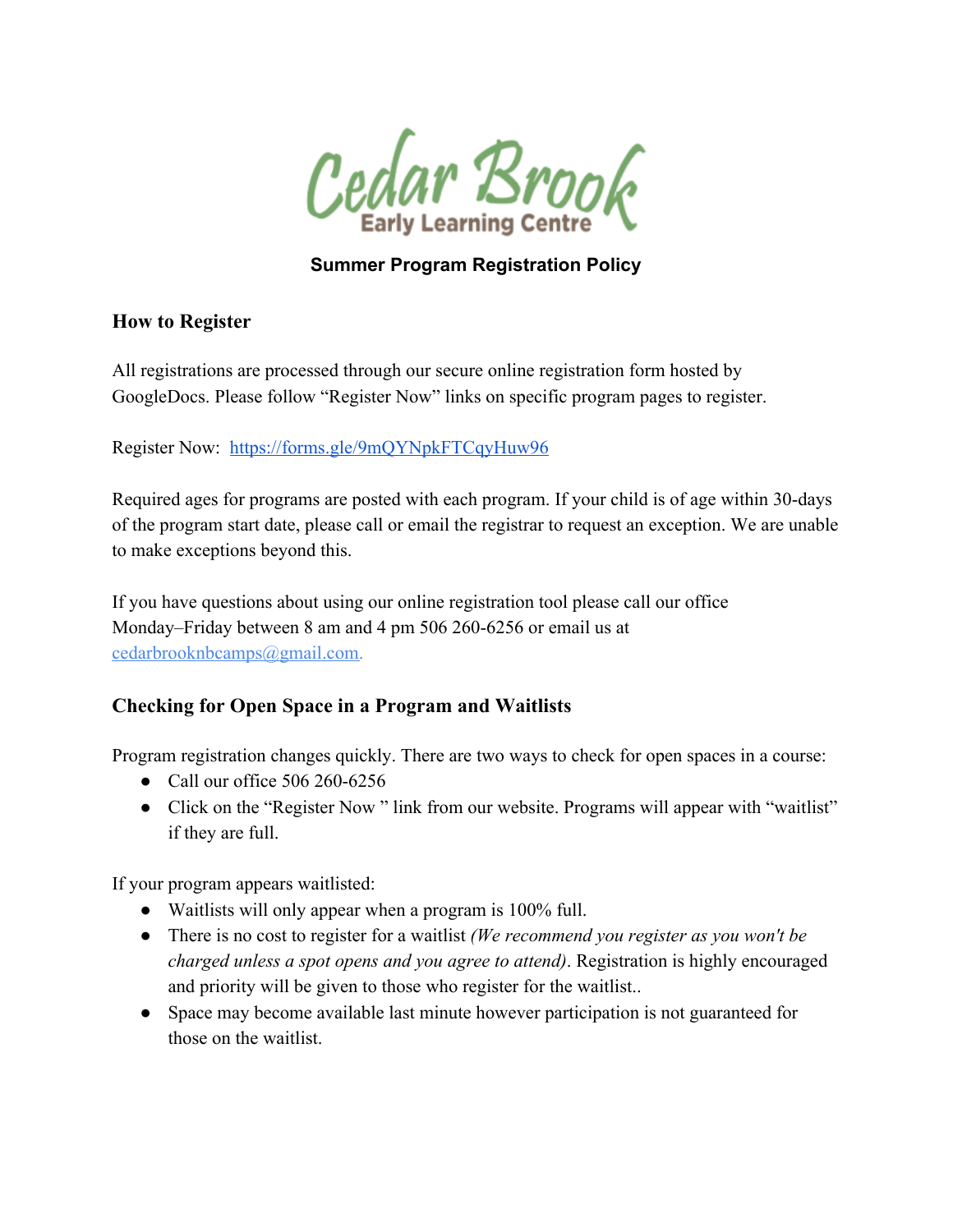- Participants on a waitlist will be contacted in the order they are received, up until 2 weeks prior to a program beginning. If you would like to be removed from a waitlist, please contact our office.
- Participants will be contacted via the primary email address provided
- Up until two weeks prior to a program beginning, participants have 48 hours to accept an open space before we call the next person on the waitlist. Within two weeks, an open space will be offered to the first person to respond.

#### **Scholarships**

There are no scholarships available at this time. We hope to offer scholarships and subsidized tuition in future years of the program.

#### **Deposit, Payment, Discounts/Fees, Cancellation and Refund Policies**

Cedar Brook Forest School welcomes students who are motivated to learn wilderness and outdoor education skills, speak fluent English, are healthy and socially responsible. We will deny admission to anyone we believe to be unable to meet the safety demands of our courses. We will expel any student who exhibits behavior that is unsafe or disrupts from the educational mission of a course. If a student is expelled, there will be no refund.

Cedar Brook Forest School cancellation/credit and transfer policies are based on our investment in staff, course planning, as well as food and equipment purchases before your program. We cannot recover our expenses if you cancel. Short-notice cancellations often prevent others from attending.

#### **Deposit Policy**

A registration deposit of \$100 is required as payment within 24 hours of registration and is non-refundable. Please know that payment in full is required 15 days prior to the first day of the program . If you register for a program within 15 days of the first day of camp then full payment is due immediately. We prefer deposit and tuition fees be paid via e-transfer to [cedarbrooknb@gmail.com](mailto:cedarbrooknb@gmail.com), however we will accept cash and cheque made out to: Cedar Brook Early Learning.

For questions, please contact our registrar at 506 260-6256 or contact us at [cedarbrooknbcamps@gmail.com.](mailto:cedarbrooknb@gmail.com)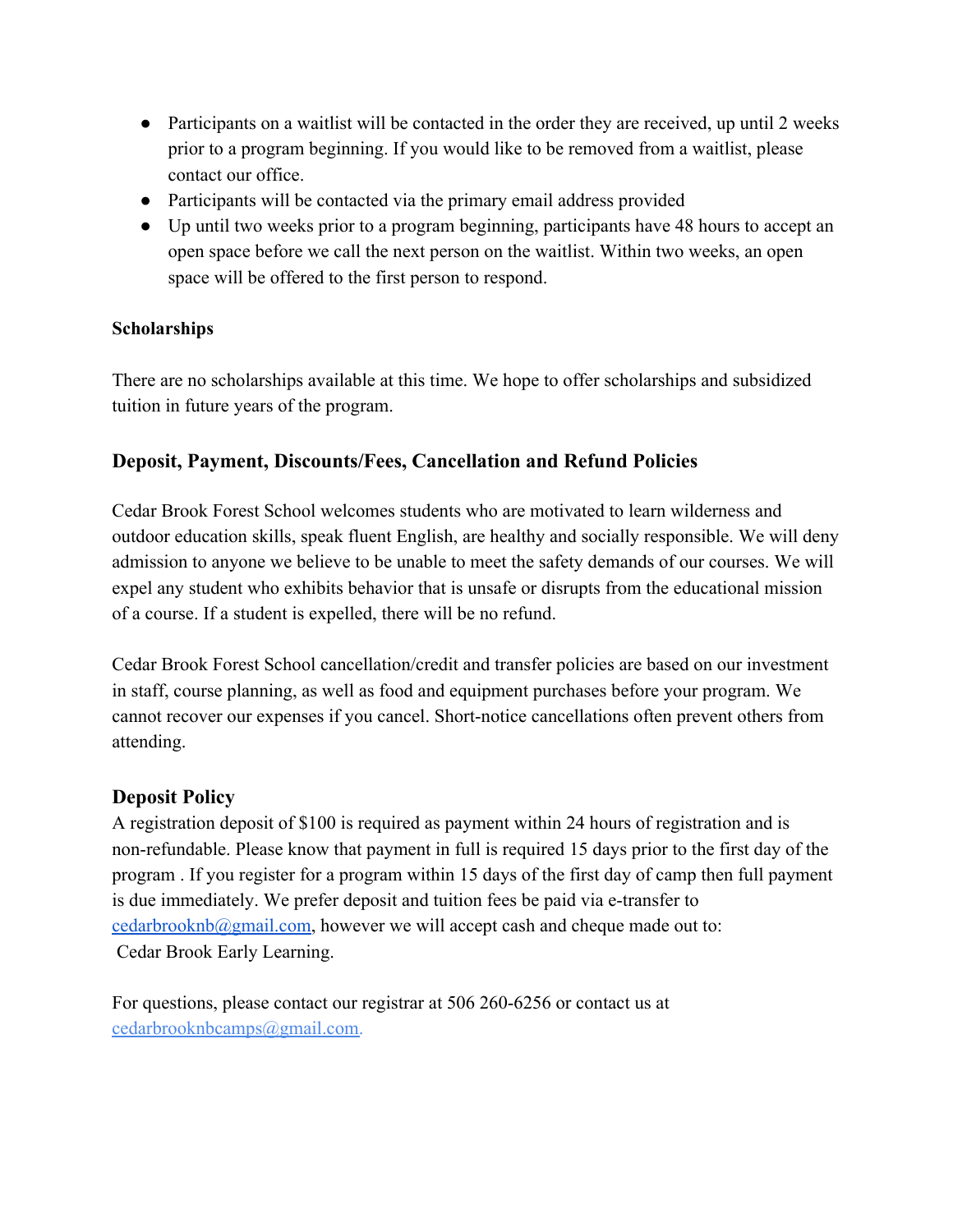### **Cancellation Policies**

For summer programs, if you choose to cancel or leave a course for any reason:

- 15 or more days prior to the course starting date; you are entitled to a full refund minus the deposit fee.
- 14 days or less prior to the course starting date and once the course has begun, we are unable to offer any refunds or credits.

To cancel an existing registration, please email our Registrar at [cedarbrooknbcamps@gmail.com](mailto:cedarbrooknb@gmail.com) or reply to your confirmation email received at the time of registration.

If any duration of a program is canceled by Cedar Brook Forest School:

Although we rarely need to do so, we reserve the right to cancel a course or change a program duration, tuition or location. Cedar Brook is not responsible for costs associated in these cases. We recommend that you consider refundable tickets for travel.

- We are unable to offer refunds if any duration of a program is cancelled due to inclement weather, or circumstances out of our control.
- If a program is cancelled due to low enrollment, tuition and deposit will be FULLY refundable or transferable to another program.

### **Transfer Policy**

If you transfer from one course to another:

15 or more days prior to each course starting date–no additional charges. Tuition is transferable for the same participant within the same fiscal year. Tuition is non-transferable between participants.

14 days or less prior to the course starting date, regular cancellation and refund charges will apply.

To make changes to an existing registration, please email our Registrar at [cedarbrooknbcamps@gmail.com](mailto:cedarbrooknbcamps@gmail.com) or reply to your confirmation email received at the time of registration.

# **Illness/Injury Policy**

In the event of illness or injury:

- Cedar Brook Forest School will make all attempts to transfer participant to another program within the same fiscal year (Summer programs only).
- If we are unable to transfer a participant, tuition will be refundable minus the deposit as noted above. Tuition is non-transferable between participants (Summer programs only).
- We are unable to pro-rate tuition, or offer make-up days.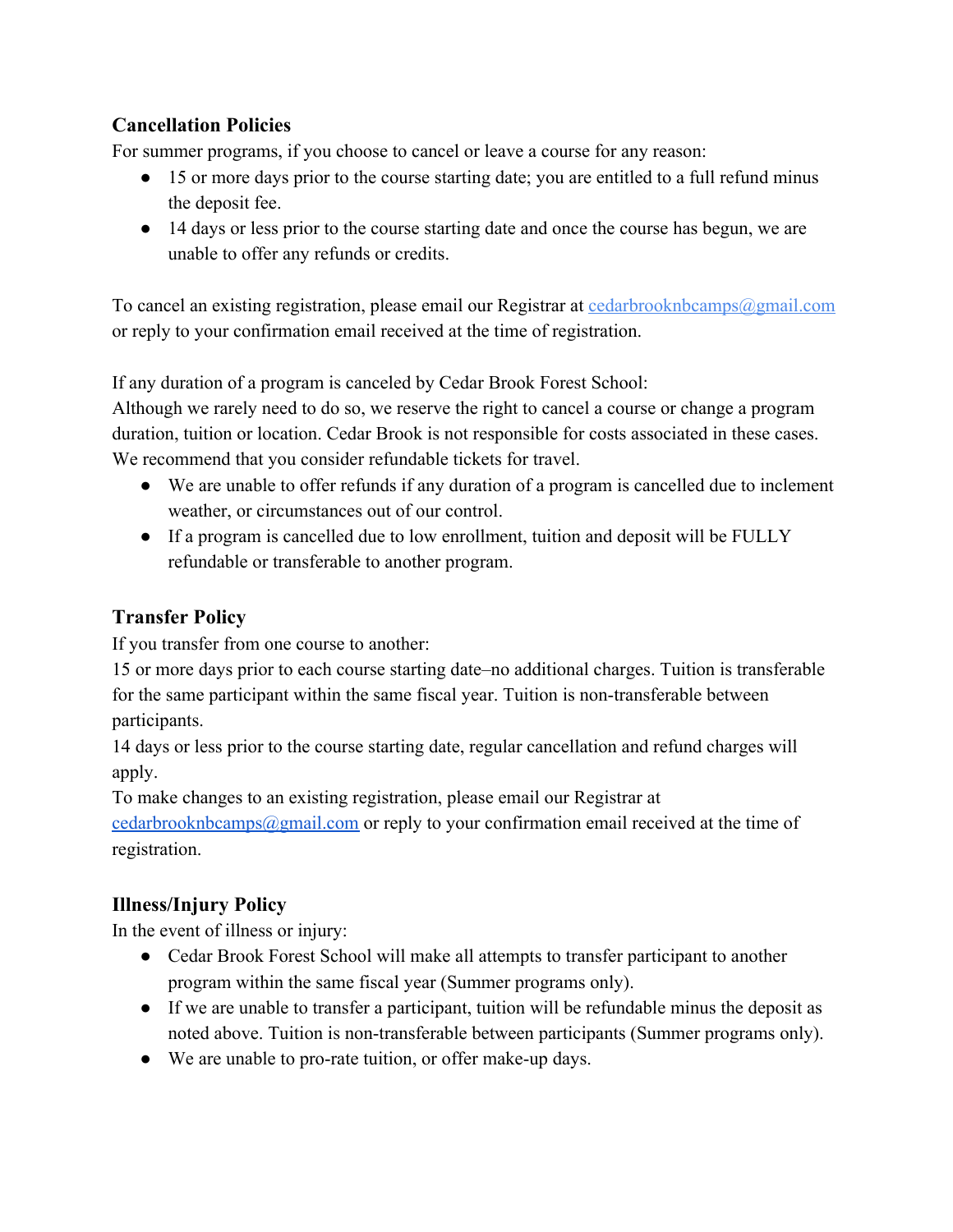### **Safety/ Weather / Smoke / Air Quality Policy**

As an outdoor school we enjoy spending time outside, rain and shine, only retreating to indoor spaces in rare instances of lightning, hazardous wind conditions or wildfires. Cedar Brook has limited indoor space and if staff and campers need for any reason to retreat inside the main building this may result in cancellation of the day's activities and/or require immediate pick-up of campers. This is a rare occurrence and although inconvenient, we place the safety of youth and staff as our highest priority. If at any time the area is deemed unsafe for staff and youth by the Program Director we will cancel camp.

If conditions are unfavorable we may cancel program for the day. We will reach out to all families via email by 7:00am to cancel program for the day.

If your child has additional health concerns or sensitivities and must be withheld from program at a lower level of risk, please let us know so we are aware they are taking the day off. We are not able to offer a refund in this case per our usual registration policies.

If two or more program days a week are cancelled by Cedar Brook due to smoke, fire, or air-quality concerns, you may request a 50% refund per day for the total number of cancelled days. To request a refund, please email the registrar at  $\frac{cedarbrooknbcamps@gmail.com}{eq:cm}$ . We are grateful for your support and understanding.

#### **Confirmation Packet**

Within 24 hours of completing your online registration , you will receive a confirmation email containing links to the following:

- Program Details & Gear List
- Links to Map/Directions to program location
- Any additional required Forms

If you do not receive your confirmation email or if you have any questions, please contact our registrar at 506 260-6256 or contact us at [cedarbrooknbcamps@gmail.com](mailto:cedarbrooknb@gmail.com)

## **Required Forms**

A Medical and Release form is required for all participants at Cedar Brook. Because of the ever-changing nature of medical and other requested information, we require that the form be updated for *each program* your child participates in. Thank you for understanding.

## **Directions and Maps to Cedar Brook**

Please see our **[Contact](https://www.cedarbrookearlylearning.com/contact-2/)** page for more information.